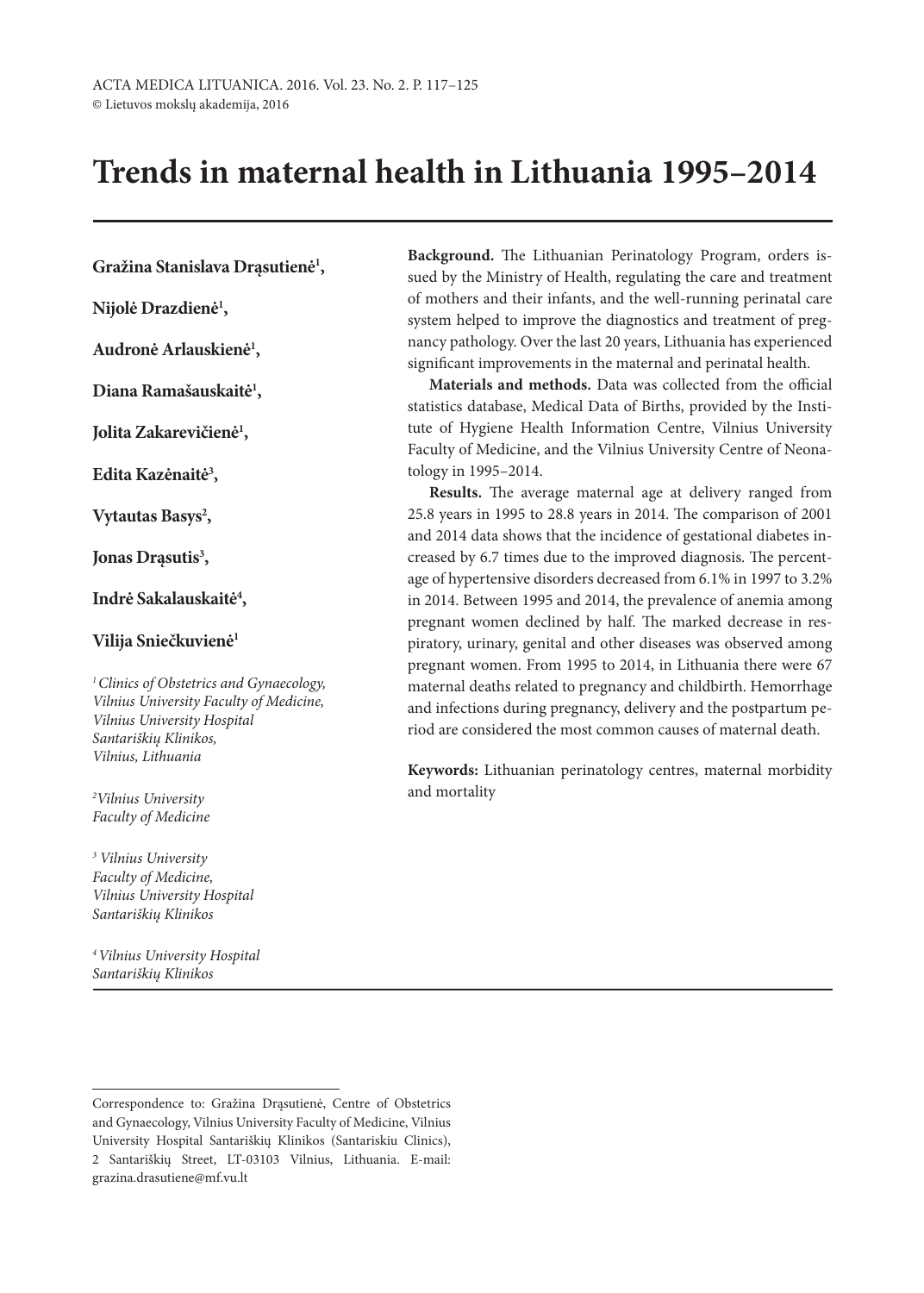#### **INTRODUCTION**

The current Lithuanian demographic situation, low birthrate, and negative natural population growth make physicians, especially obstetricians and gynaecologists, neonatologists, perinatologists and family doctors, commit themselves to giving all possible help to every pregnant woman to have a healthy baby. External factors such as poor nutrition, smoking, lack of physical activity, and changing living conditions can affect the infant's health. Maternal morbidity has a great effect on the fetus growth and health. During the last 20 years, the number of childbirths was continuously decreasing and the changes in the mortality curve for general population were not positive (Figs. 1, 2). The natural population growth became negative since 1995, whereas not so long ago, 80 years before, Lithuanian demographic indicators were quite different and very promising. About 85% of children, born in 1934–1936, were rural children, and only 15% were born in towns (7). Many babies were born in families and only a small part of births were to unmarried women. We have withstood the test of the epoch trends and today we face the challenges of the Lithuanian perinatal medicine in the light of the last 20 years.

After the restoration of Lithuanian Independence in 1990, it was possible to develop the perinatal and neonatal healthcare system corresponding to the situation in our country and international standards. The Order of the Health Minister of 19 December 1990 (1) legitimated the registration of the preterm birth from the 22nd week of gestation and 500 g body mass according to the WHO recommendations. The Medical Data of Birth published in 1993 on the initiative of the Vilnius University Neonatology Clinics and perinatologists (6) allow systematizing the data related with the fetal, neonatal and prenatal health and setting directions leading to high-quality life for new generations.

Lithuania took the first steps towards the medicine reform. The Order of the Health Minister of 26 February 1992 No. 74 (2) approved the Program for Prevention of Perinatal, Neonatal, Hereditary Diseases and Congenital Defects. The main objective of this program was to reduce morbidity and mortality during the perinatal period – pregnancy, childbirth and the postpartum, to decrease the incidence of central nervous system disorders during pregnancy and childbirth, and to control congenital anomalies. To implement this objective based on the regional principle the following three-stage perinatology system has been created: in-patient obstetric and neonatal care units were equipped with the necessary facilities, and two perinatology centres were established in Vilnius and Kaunas.



**Fig. 1.** Births in Lithuania, 1980–2014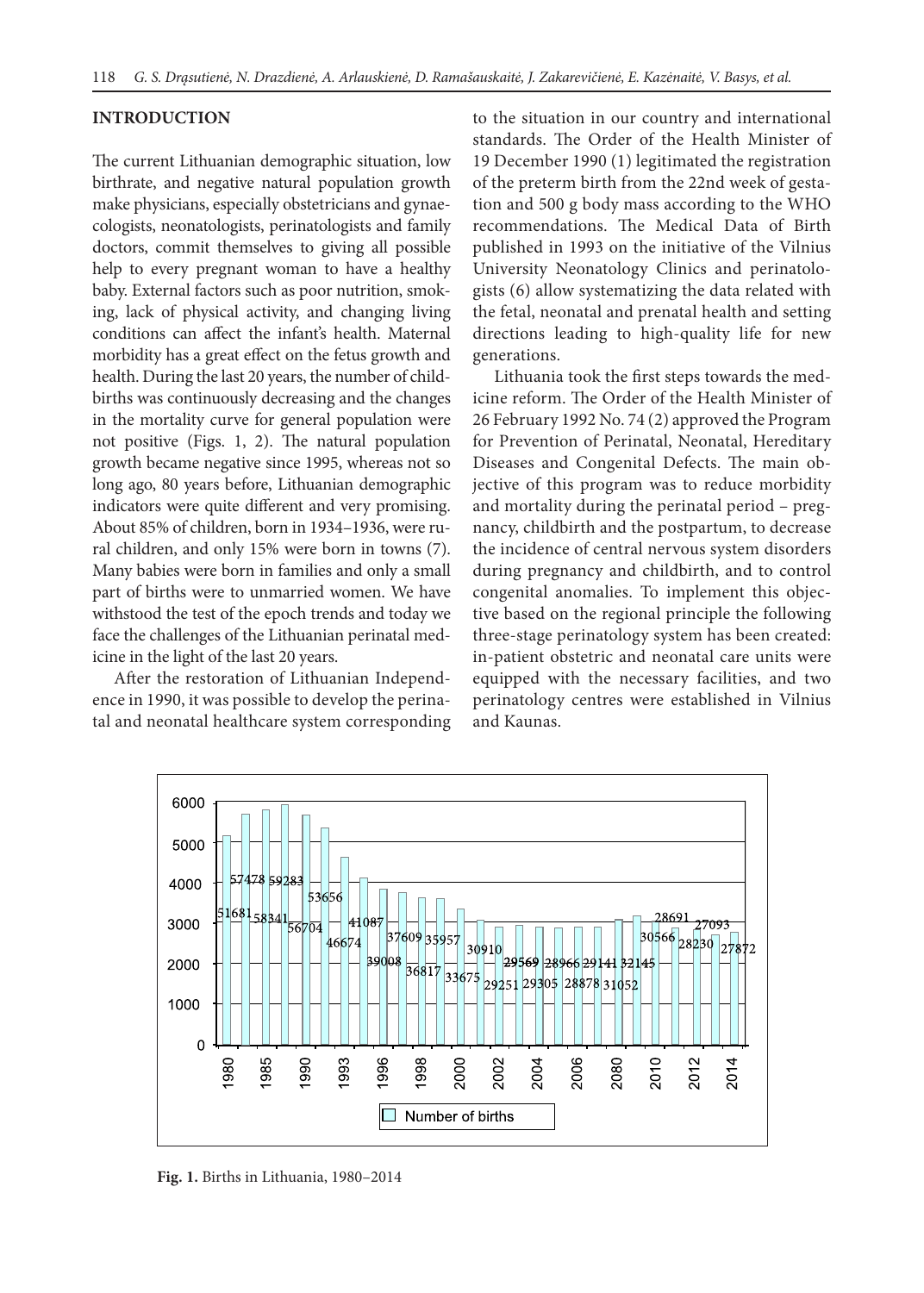

**Fig. 2.** Birth and mortality rates in Lithuania, 1980–2014

Taking into account the positive changes in the Lithuanian socioeconomic development, the Ministry of Health issued and perfected the orders regulating the care of mothers and their babies to help the purposeful team of obstetricians gynaecologists and neonatologists. Orders of the Minister of Health No. 117 (4) and No. 900 of September 2013 (5) were issued.

The systemic work in Lithuania and the great help of the Switzerland's Government were fruitful: Lithuania achieved the same level as the developed countries concerning the following indicators: perinatal and neonatal mortality ratios were reduced, we started medical birth registry and analysis. The aim of this paper is to summarize the 1995– 2014 changes in the demographic and morbidity indicators and to compare them with the statistics of the maternal health in Europe.

#### **MATERIALS AND METHODS**

A retrospective analysis of the data was performed. Data were collected from the official statistics database Medical Data of Births, provided by the Institute of Hygiene Health Information Centre, Vilnius University Faculty of Medicine, and the Vilnius University Centre of Neonatology. In this study we have analysed the 1995–2014 data on maternal morbidity in Lithuania and the related factors: age, smoking, pregnancy pathology and maternal morbidity. We compared these data with the official data of the European Perinatal Health Report 2004– 2010 published in 2013 (8). The large for gestation fetuses weighing over 4 000 g were considered as

macrosomia. All the provided data is in numbers (percentage). Maternal mortality ratio was counted as the number of women who have died from pregnancy-related causes while pregnant or within 42 days after delivery per 100 000 live births.

#### **RESULTS**

During the 1995–2014 period, there were 633 078 childbirths and 642 583 neonates, i. e. 9 505 newborns more than births (6).

**Maternal age**. With a decrease of births in Lithuania, childbearing and pregnancy age increased. There was a substantial increase in the proportion of pregnancy at elder age. In 2014, this ratio was 28.8 years, as compared to 25.8 years in 1995. In 2014, the proportion of mothers aged 18–19 was almost threefold lower than that in 1995, 3 123 (7.6%) in 1995 and 819 (2.9%) in 2014, respectively. The number of mothers in the age group of 20–24 years decreased by 3 times in this period, from 15 572 (37.9%) to 4 890 (17.5%). The rate of mothers aged 30–34 increased from 6 327 (15.4%) to 7 780 (27.9%). The percentage of 40 years old and elder mothers doubled, from 575 (1.4%) to 803 (2.9%). The reasons for late childbearing can be low female mortality, social status, long-lasting education, career, and financial issues (Fig. 3).

Smoking during pregnancy may be considered the most important preventable factor associated with adverse pregnancy outcomes. It can impair normal fetal growth and thus increase the risk of low birth weight, preterm birth, and some congenital anomalies. Smoking cessation during pregnancy thus serves as an indicator of the quality of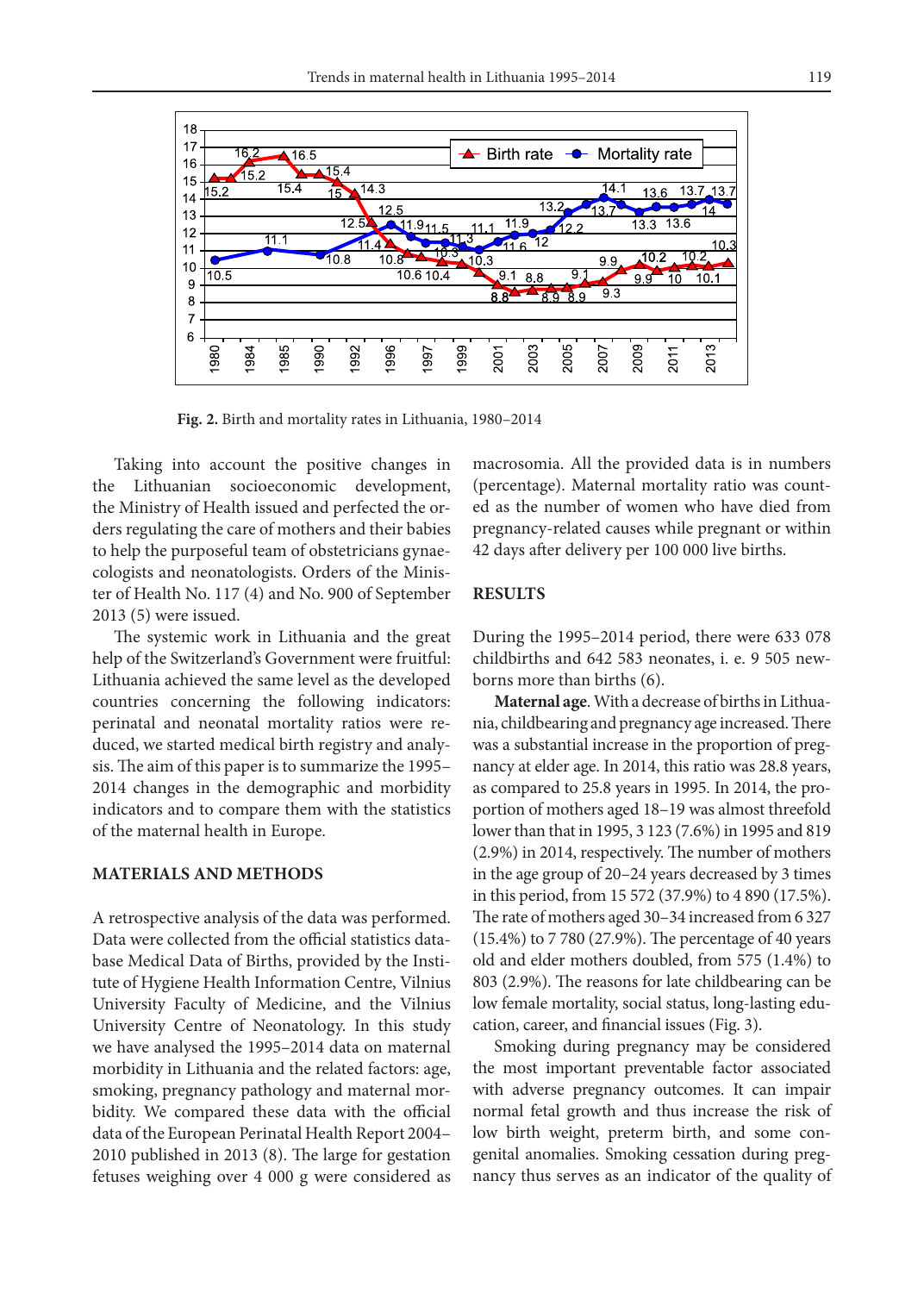

**Fig. 3.** Different maternal age groups, percentage of all pregnancies

antenatal preventive health services. During the 1995–2014 period, the percentage of Lithuanian pregnant smokers varied insignificantly: 4.8% in 2004, 4.5% in 2010, and 5% in 2014. About 40% of women stopped smoking during their pregnancy.

During the 1995–2014 period, an increase in macrosomia cases was observed. About 14–16 women in 100 gave birth to the newborns weighing 4 000 g and more. This rate was the least in 2001– 2004, 3 983 (13.5%) – 4 319 (13.9%), and the highest in 2008–2010, 4 453 (14.4%) – 5 041 (15.5%). Poor nutrition is not the only determinant of macrosomia, but this factor has a great influence on the mother's overweight and also on the baby's weight.

On the one hand, the published data reveals that 66% of Lithuanian pregnant women had no comorbidities in 2014, while 20 years ago there were 40% of such women. On the other hand, the rates of pregnancy pathology have been decreasing during the last 20 years. Thus we can state that there were positive changes in the health of fertile age women (Fig. 4).

Evaluating maternal morbidity during the period of interest, the greatest increase observed was in the proportion of gestational diabetes. In 2004, there were 219 (0.7%) cases of gestational diabetes in pregnant women, as compared with 413 (1.3%) in 2010, and 757 (2.7%) cases in 2014 (Fig. 5). It is



**Fig. 4.** Lithuanian healthy pregnant women, 1995–2014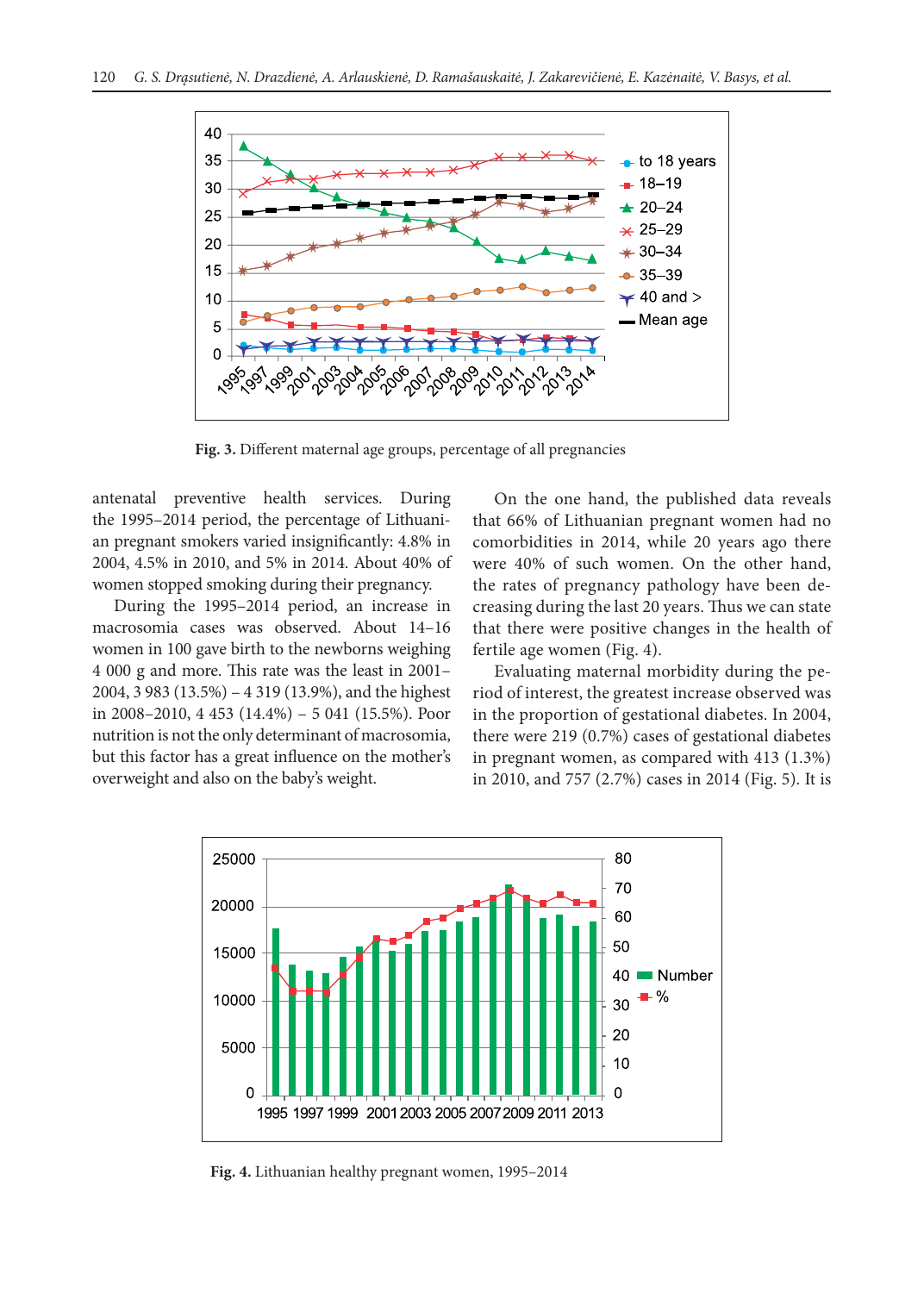

**Fig. 5.** Gestational diabetes in Lithuania, 2001–2014

most likely that the increase was related to the released order of the Ministry of Health, concerning prenatal care in Lithuania, and the recommendation to perform the screening test of glucose tolerance in the high risk pregnant women population. From 2004 to 2014, the number of pregnant women with type II diabetes increased by 8 times, i. e. from 3 (0.0%) to 26 pregnant women (0.1%). This can be related to the elder age of mothers and the higher body mass index in the Lithuanian population.

The number of urinary infections also decreased. The complications of these diseases are often severe. For example, urosepsis is one of the maternal death causes. The percentage of urinary infections in 2014 decreased by more than one third: it was 1 165 (4.2%) as compared to 617 (6.7%) in 1995. Genital infections are closely related with kidney and urinary infections. Up to 2 000 cases were diagnosed to every third or fourth pregnant woman. The highest ratio of genital infections in the period between 1995 and 2000 was reported in 1998 – 11 775 (32%), later this ratio decreased, and in 2014 it fell to 3 556 (12.8%). Over the 2004–2014 period, the percentage of respiratory diseases in pregnant women decreased by one third (34%), 2 363 (8.1%) in 2004 and 1 554 (5.6%) in 2014, respectively.

Some diseases are typical of pregnancy. One of them is pregnancy-related anemia. The proportion of pregnant women with anemia decreased by half: it was diagnosed to 4 385 (15.7%) pregnant women in 2014 as compared to 13 886 (34%) in 1995. These changes occurred due to the introduction of blood serum ferritin tests to clinical practice and iron therapy (Fig. 6).



**Fig. 6.** Pregnancy-related anemia in Lithuania, 1995–2014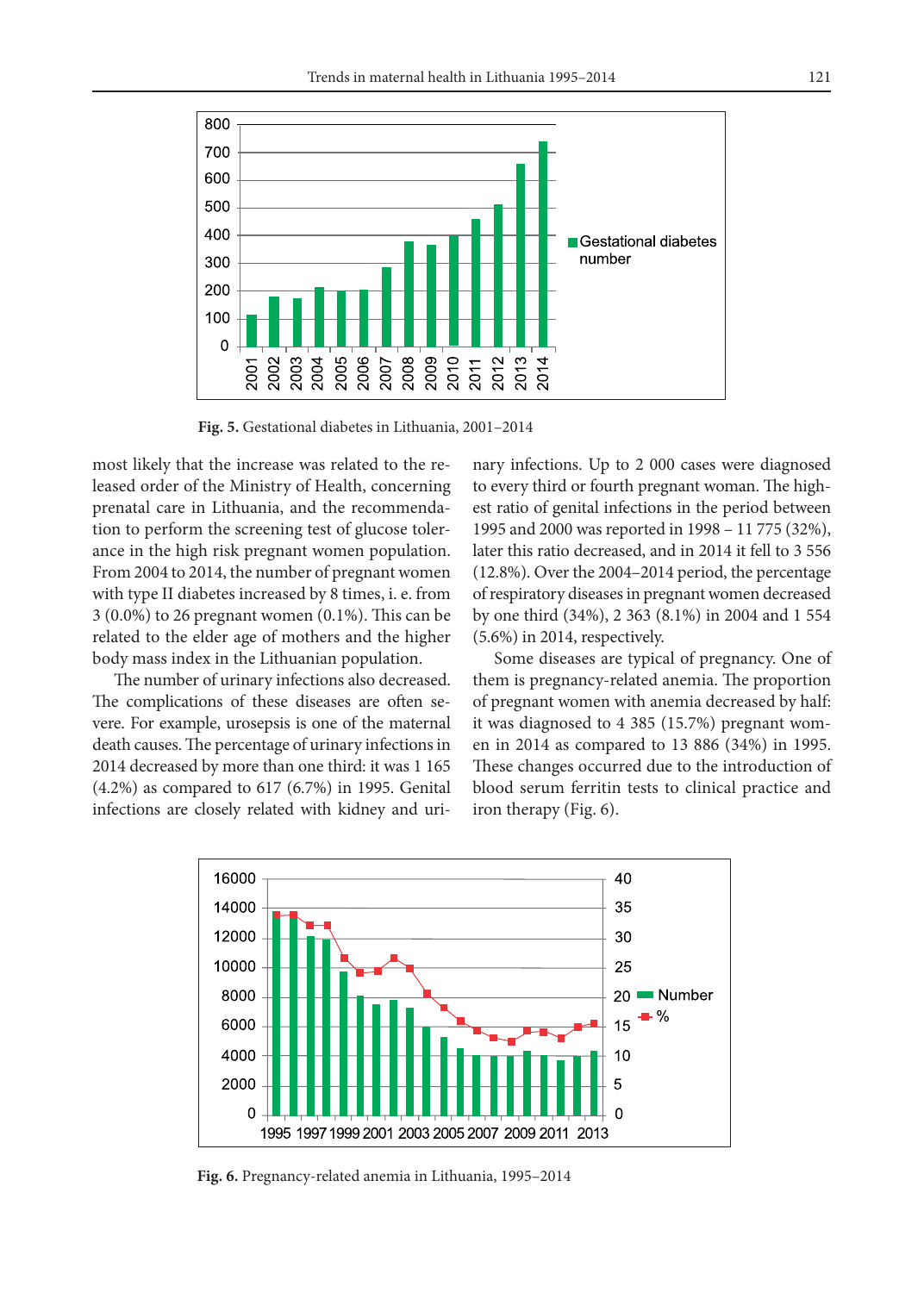There was a decrease in the proportion of cardiovascular diseases and hypertensive disorders. In the 20-year period, the significant decrease of cardiovascular diseases morbidity ratio by two thirds was noted: 1 774 (4.3%) in 1995 and 393 (1.4%) in 2014 (Fig. 7). Similarly, the threefold reduction of hypertensive disorders rate was reported (1995: 4 075, 10% vs 2014: 899, 3.2%) (Fig. 8). The risk factors of hypertensive disorders in pregnancy – the first pregnancy, age elder than 35 years, multiple pregnancy, overweight, obesity, family history – are also specific for the studied period in Lithuania. The incidence of preeclampsia did not change: about 1.3–1.9% of mothers were diagnosed with this pathology annually.

Data on preterm rupture of membranes, genital infections and threatened abortion are interdependent. Thus, in case of decrease in genital infections, preterm ruptures of membranes also decrease, and positive changes are observed in threatened abortion incidence. The rate of premature birth in Lithuania is 5–6%.

Unfortunately, in 1995–2014 there were 67 maternal deaths in Lithuania related to pregnancy and childbirth. Over the 1995–2014 period, the maternal mortality ratio varied between 20.3/100 000 live births to 0.00/100 000, with 15.09/100 000 live births being the average of the first decade (1995– 2004) and 6.26/100 000, the average of the last decade (2005–2014) (Fig. 9).



**Fig. 7.** Cardiovascular diseases in pregnant women in Lithuania, 1995–2014



**Fig. 8.** Hypertensive disorders in pregnant women in Lithuania, 1995–2014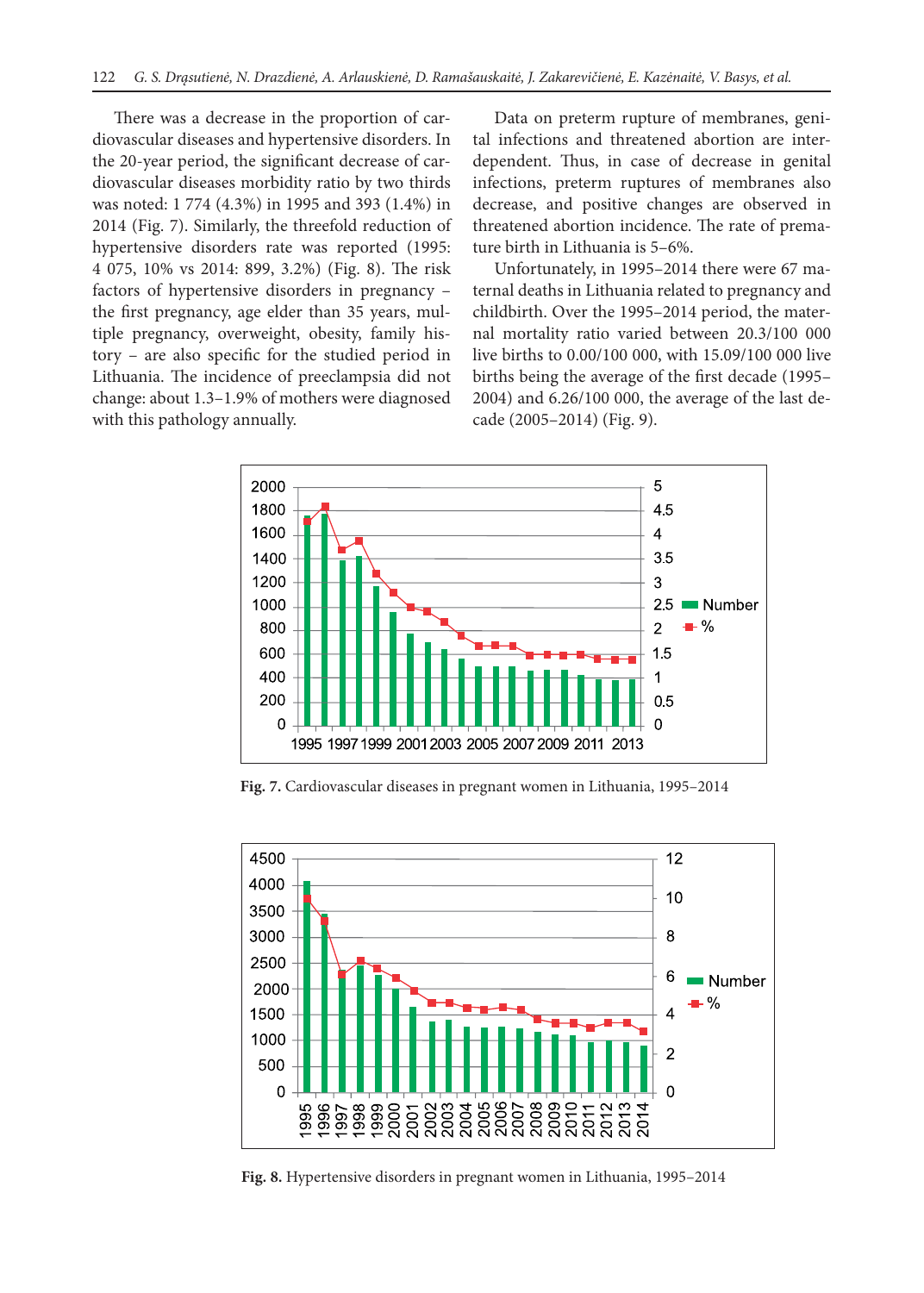| Year | Maternal death ratio<br>(per 100 000 live births) | Year | Maternal death ratio<br>(per 100 000 live births) |
|------|---------------------------------------------------|------|---------------------------------------------------|
| 1995 | 16.99                                             | 2005 | 13.55                                             |
| 1996 | 12.80                                             | 2006 | 0.00                                              |
| 1997 | 15.87                                             | 2007 | 6.66                                              |
| 1998 | 16.21                                             | 2008 | 9.51                                              |
| 1999 | 13.73                                             | 2009 | 0.00                                              |
| 2000 | 8.79                                              | 2010 | 6.52                                              |
| 2001 | 12.83                                             | 2011 | 6.61                                              |
| 2002 | 20.31                                             | 2012 | 9.85                                              |
| 2003 | 3.34                                              | 2013 | 6.69                                              |
| 2004 | 16.80                                             | 2014 | 3.2                                               |

**Fig. 9.** Maternal death ratios in Lithuania, 1995–2014

#### **DISCUSSION**

The data of the European Perinatal Health Report 2004–2010 show that the maternal age in all European Union countries increased. The only exception was Finland, there the mean maternal age decreased. The prime childbearing age in Europe is 25–35 years. The maternal age in Europe varies widely, and this might have an impact on the health of mothers and infants. According to the literature, early and late childbearing are associated with higher than average rates of growth restriction, preterm birth, perinatal mortality, and even congenital anomalies. Overall, teenage pregnancies are uncommon in Europe with a median of 2.7% of births to mothers aged younger than 20 years. However, some countries of Eastern Europe, including Lithuania with 3.8%, have higher proportions. In the UK there are a higher proportion of very young mothers (over 5%).

The percentage of elder mothers, defined as women giving birth at 35 years or older, ranged from 10.9% in Romania to 34.7% in Italy. In most of the countries at least 20% of births were to women aged 35 years or more, and the proportion of births in this age group increased substantially in almost every country. Only Finland experienced a decrease in this proportion between 2004 and 2010. In 2010, in Lithuania 14.9% of pregnant women were aged 35 years and more. From 2004 to 2010, the number increased by over 3%. The increase was relatively small in the United Kingdom (under 1%), and larger (over 5%) in Italy, Estonia,

Hungary, the Czech Republic and Spain. Encouraging earlier childbearing may require policies to support young parents and working mothers, as well as informing the public about possible consequences of having children at later age.

In many European countries more than 10% of women continued smoking during their pregnancy. Lithuania has the lowest proportion in Europe, i. e. less than 5% of pregnant smokers, as compared with 15% in Northern Ireland, 16% in Wales, 17.1% in France, and 19% in Scotland. Countries that had data points for 2004 and 2010 reported slightly lower proportions of smokers in the last trimester in  $2010 - by$  about 1-3%. Although in Lithuania there is no specific differentiation of smokers in pregnancy trimesters, we have data that about 40% of women stop smoking while being pregnant. Pregnancy care is considered the best time for providing information of the adverse effects of smoking on fetal and infant health. It must be noted that having high quality and comparable information on smoking before and during pregnancy should be a priority.

In Europe maternal deaths are rare, but it is strongly recommended that an analysis of their causes is essential for developing policies to reduce the death ratio. According to the data of the European Perinatal Health Report 2006– 2010, the highest ratios were observed in Latvia and Romania with 24.5 and 21.0 per 100 000 live births, respectively, compared to 2.5 in Italy, 2.6 in both Austria and Estonia, and 2.9 in Poland. Lithuania is somewhere in an intermediate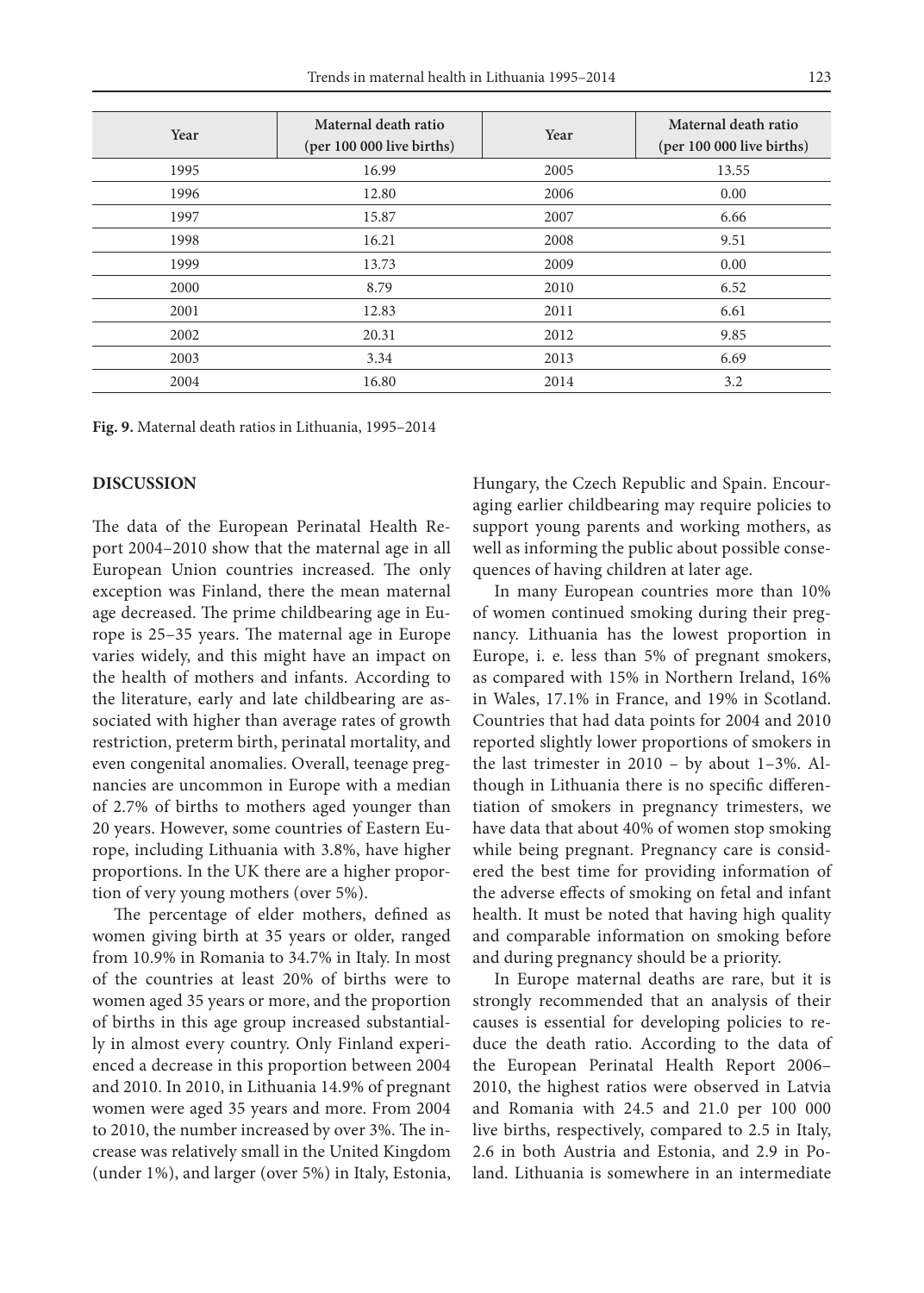position – the maternal death ratio is 4.1/100 000 live births for the mentioned period. The main causes of maternal death are obstetrical hemorrhage and hypertensive disorders (0.87/100 000 and 0.72/100 000 live births, respectively). Infections during pregnancy (chorioamnionitis, sepsis) and amniotic fluid embolisms are rather common causes of maternal mortality. In the last 20 years, there were 67 maternal deaths in Lithuania related to pregnancy and childbirth, as compared to 400 maternal deaths annually in the interwar years.

## **CONCLUSIONS**

1. The Lithuanian Perinatology Program, orders issued by the Ministry of Health, regulating the care and treatment of mothers and their infants, and the well-running perinatal care system helped to improve the diagnostics and treatment of pregnancy pathology.

2. Over the last 20 years, Lithuania has experienced significant improvements in the perinatal health. The marked decrease in cardiovascular, respiratory, urinary and genital morbidity was observed among pregnant women. The percentage of gestational diabetes increased by 6.7 times due to improved diagnostics.

3. There were 67 maternal deaths related to pregnancy and childbirth in Lithuania during 1995–2014. Hemorrhage and infections during pregnancy, delivery and the postpartum period are considered the most common causes of maternal death.

> Received 10 May 2016 Accepted 7 June 2016

## **References**

- 1. Lietuvos Respublikos sveikatos apsaugos ministro 1990 m. gruodžio 19 d. įsakymas Nr. 417 ,,Dėl naujagimio (vaisiaus) gyvybingumo kriterijų ir registravimo tvarkos pakeitimų". Lithuanian.
- 2. Lietuvos Respublikos sveikatos apsaugos ministro 1992 m. vasario 26 d. įsakymas Nr. 74 "Dėl perinatalinės, neonatalinės paveldimų ligų ir įgimtų vystymosi defektų profilaktikos programos vykdymo". Lithuanian.
- 3. Lietuvos Respublikos sveikatos apsaugos ministro 1999 m. lapkričio 19 d. įsakymas Nr. 499 "Dėl akušerijos paslaugų teikimo", Žin., Nr. 99-2870 (1999). Lithuanian.
- 4. Lietuvos Respublikos sveikatos apsaugos ministro 1999 m. kovo 15 d. įsakymas Nr. 117 "Dėl nėščiųjų, gimdyvių ir naujagimių sveikatos priežiūros tvarkos patvirtinimo", Žin., Nr. 28-811 (1999). Lithuanian.
- 5. Lietuvos Respublikos sveikatos apsaugos ministro 2013 m. rugsėjo 23 d. įsakymas Nr. V-900 ,,Dėl nėščiųjų, gimdyvių ir naujagimių sveikatos priežiūros tvarkos aprašo patvirtinimo", Žin., Nr. 102- 5056 (2013). Lithuanian.
- 6. Gimimų medicininiai duomenys 1993, 1994, 1995 ... 2014 m. [Medical Data of Births in Lithuania]. Higienos instituto Sveikatos informacijos centras, Vilniaus universiteto Medicinos fakultetas, Vilniaus universiteto Neonatologijos centras. Lithuanian. Available from: www.hi.lt
- 7. Kauno sveikatos biuletenis, 1934–1936 metai. Lithuanian.
- 8. Euro-Peristat Project with SCPE and EUROCAT. European Perinatal Health Report. The health and care of pregnant women and babies in Europe in 2010. May 2013.